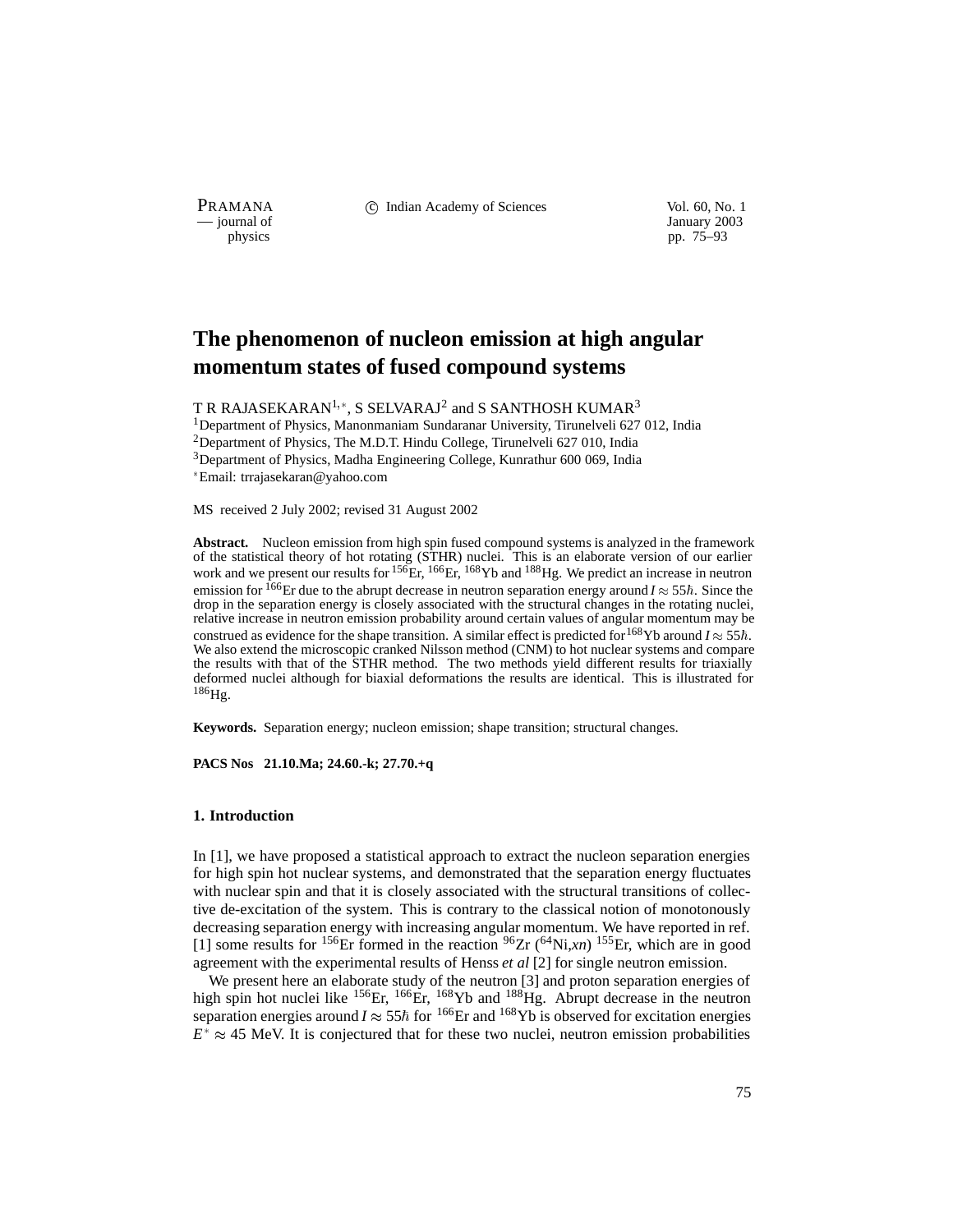should increase sharply beyond  $55<sup>\hbar</sup>$  for a given excitation energy. But as the angular momentum increases, a greater part of the excitation energy will be associated with the collective rotation rather than with the thermal heating which aids evaporation of nucleons. If one analyzes the neutron emission from hot high spin systems like  $166Er$  and  $168Yb$  around  $30-60<sup>\hbar</sup>$ , then it should be possible to observe an increase in emission probability around  $55\hbar$  due to the abrupt fall in the neutron separation energy. In view of this phenomenon of enhanced neutron emission probability due to structural changes in the rotating system, we suggest that observance of relative increase in neutron emission around certain *I* values is an indication of structural transitions [4].

In the present work we also try to elaborate on the two methods of analyzing very high spin systems:

- 1. The statistical theory of hot rotating nuclei (STHR) developed by Moretto [5].
- 2. The cranked Nilsson oscillator model (CNM) extended to hot rotating nuclei in the present work.

In the STHR method of Moretto [5], the single particle levels of deformed nuclei are used and a Lagrangian multiplier projects out different angular momentum states of the system from the grand partition function [6]. The relationship between the Lagrangian multiplier  $\gamma$  and the collective frequency of rotation  $\omega$  of the system have not been established hitherto, although it is obvious that they should be equal to one another as long as the single particle spin projections along the symmetry axis is a good quantum number. The single particle spin projections *mz* is a good quantum number only for biaxial deformation of the system, i.e., axially symmetric shapes of the nuclei. However, for triaxial deformations the single particle spin projection *mz* ceases to be a good quantum number since the matrix elements for a triaxially deformed system connects states of different  $m_z$ .

In the cranked Nilsson model (CNM) [7–9], the rotational part of the Hamiltonian  $\overline{\omega}$ <sup>- $\overline{\mathcal{J}}$ <sub>z</sub>,<sup>-</sup></sup> where  $\omega$  is the rotational frequency, is diagonalized using oscillator basis [9]. The effect of  $\overline{\omega}$   $\overline{\hat{j}_z}$  is to split states with spin projections  $\pm m_z$ , which are degenerate in the case of biaxial deformations. Since the Hamiltonian [10] for a triaxially deformed nuclei connects states of different  $m_z$ , the introduction of  $\overline{\omega}$   $\overline{\overline{j_z}}$  gets contribution from all  $m_z$  states, and only  $\langle j_z \rangle$  are known;  $\langle j_z \rangle$  vanishes when the spins align in the direction perpendicular to the symmetry axis.

We have extended the cranked Nilsson model to hot nuclei and observe that the Lagrangian multiplier  $\gamma$  in the statistical model (STHR) [1,11–15] and rotational frequency  $\omega$  in the CNM [8] are identical for the axially symmetric shapes and as triaxial deformation sets in, the values of  $\omega$  and  $\gamma$  are different. This is illustrated for <sup>186</sup>Hg. We have also calculated other parameters of the nuclei like single particle level density parameter, neutron and proton separation energy, moment of inertia and the collective rotational energy of the system for spins ranging from 0 to  $35\hbar$  and temperatures 0.3 and 1.0 MeV. Shape transitions are observed around spins  $5\hbar$  and  $20\hbar$  [15,16–19].

Pairing correlations are introduced along with the collective rotation and the interplay between various degrees of freedom like deformation, angular momentum, and temperature of the system and the pairing gap parameter  $\Delta$  is an important aspect of the statistical method [1,5,13]. It is clear that the pairing correlations will inhibit states of higher angular momentum whereas rotation tries to break the pairs and align their spins along the direction of rotation. In §2, the cranked Nilsson Hamiltonian is described. We give a brief resume of the two methods (STHR and CNM) of studying high spin hot systems in §3 and §4: In §5,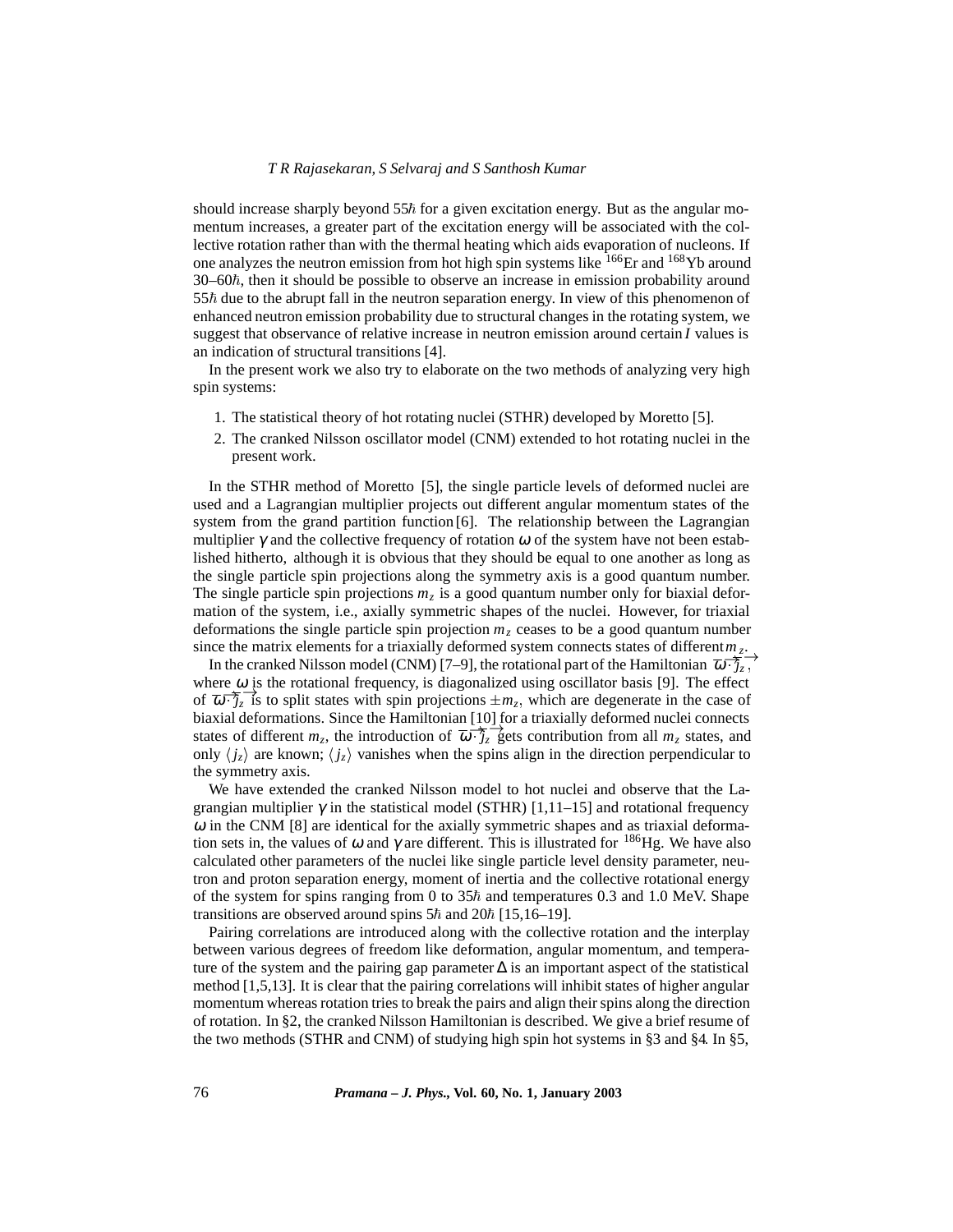methods of evaluating parameters like nucleon separation energies, level density parameter, moment of inertia and the collective rotational energy of the hot system are given. The results are presented and discussed in §6. Conclusion is drawn in §7.

### **2. Cranked Nilsson Hamiltonian**

The Hamiltonian for the cranked Nilsson oscillator  $H^{\omega}$  is given by [20]

$$
H^{\omega} = H^0 - \overline{\omega} \overline{\cdot \cdot} \overline{j_z} \overline{\cdot}
$$
 (2.1)

where  $H^0$  is the triaxial Nilsson Hamiltonian which can be written as [10]

$$
H^{0} = p^{2}/(2m) + (m/2)(\omega_{x}^{2}x^{2} + \omega_{y}^{2}y^{2} + \omega_{z}^{2}z^{2})
$$
  
+  $c\overline{l'} \rightarrow \overline{s} \nleftrightarrow D(\overline{l'}^{2} - 2\langle \overline{l'}^{2} \rangle)$  (2.2)

The three oscillator frequencies are given by

$$
\omega_x = \omega_0 f_x(a_0, a_2) = \omega_0 / [1 - a_0 (16\pi/5)^{-1/2} + a_2 (8\pi/15)^{-1/2}], \tag{2.3}
$$

$$
\omega_y = \omega_0 f_y(a_0, a_2) = \omega_0 / [1 - a_0 (16\pi/5)^{-1/2} - a_2 (8\pi/15)^{-1/2}], \tag{2.4}
$$

$$
\omega_z = \omega_0 f_z(a_0, a_2) = \omega_0 / [1 + a_0 (4\pi/5)^{-1/2}], \qquad (2.5)
$$

with the constraint that the total volume remains constant, i.e.,

$$
\omega_x \omega_y \omega_z = \dot{\omega}_0^3, \tag{2.6}
$$

where  $\hbar \omega_0$  is the undeformed oscillator spacing given by

$$
\hbar \omega_0 = 35 \text{ MeV} / (A^{1/3} + 0.77). \tag{2.7}
$$

The deformation parameters  $a_0$  and  $a_2$  are varied in the range  $a_0 = -0.6$  to  $+0.6$  and  $a_2 = 0.01$  to 0.06. For the Nilsson parameters  $\kappa$  and  $\mu$ , values are chosen from ref. [21].

The triaxial Nilsson Hamiltonian is diagonalized in the cylindrical representation [9,10]. The non-rotational part of the Hamiltonian in eq. (2.1) can be written as

$$
H^{0} = \frac{1}{2}\hbar\omega_{0}[f_{\rho}\{-\nabla_{\rho}^{2} + \rho^{2}\} + f_{z}\{-(\partial^{2}/\partial z^{2}) + z^{2}\}]
$$
  
+
$$
H' + C\overrightarrow{l'} \cdot \overrightarrow{s} + D(\overrightarrow{l'} - N(N+3)),
$$
 (2.8)

where

$$
H' = \frac{1}{2}\hbar\omega_0 f_d \{ -(\partial^2/\partial x^2) + (\partial^2/\partial y^2) + x^2 - y^2 \},
$$
\n(2.9)

with

$$
f_{\rho} = \frac{1}{2}(f_x + f_y) \text{ and } f_d = \frac{1}{2}(f_x - f_y).
$$
 (2.10)

The single particle spin projections  $m<sub>z</sub>$  along the symmetry axis are also needed for the calculations. In eq. (2.1) the Hamiltonian reduces to the usual triaxially deformed nuclear Hamiltonian when  $\omega$  is set to zero.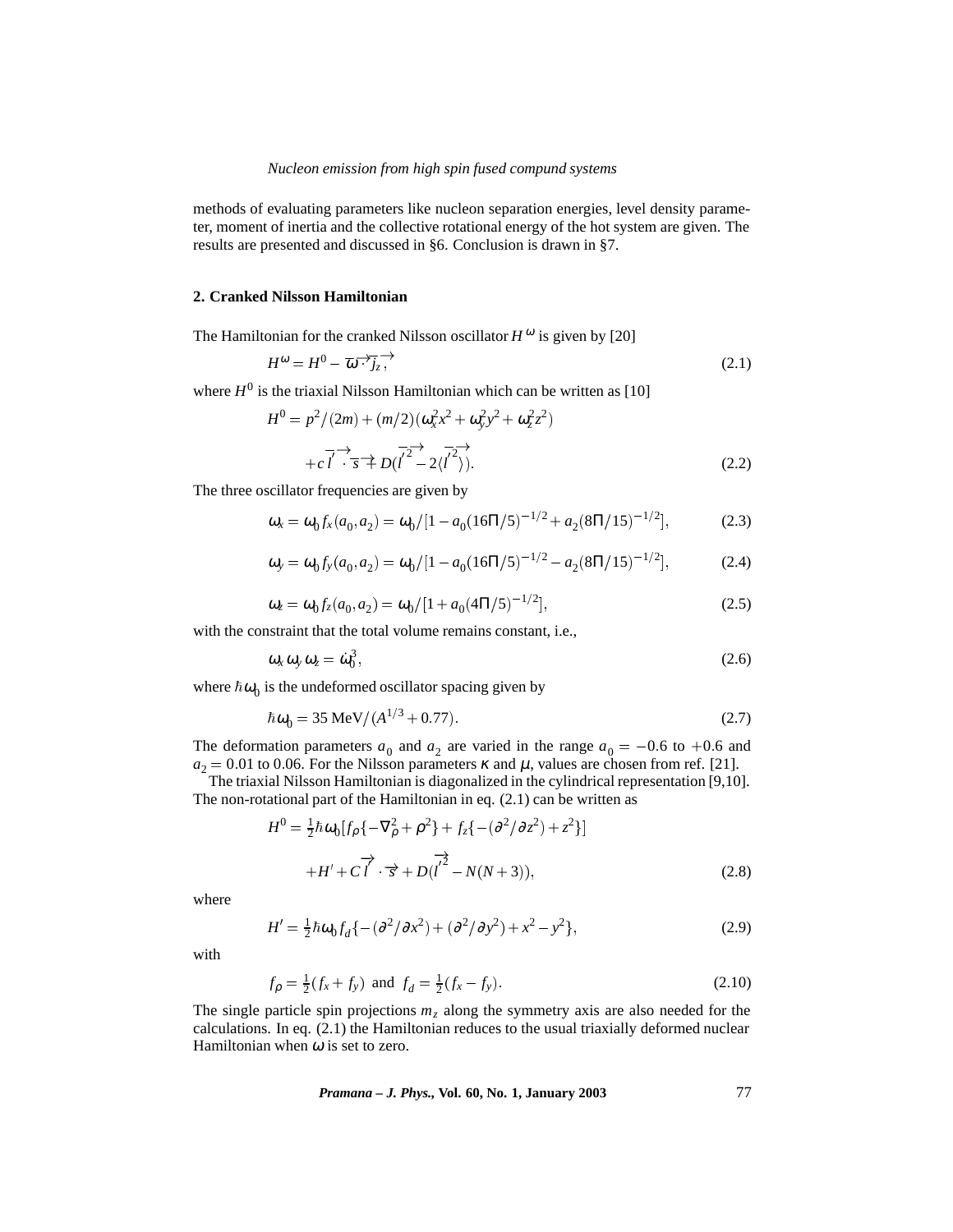### **3. Statistical theory of hot rotating nuclei**

We start with the grand canonical partition function for a system of *N* neutrons and *Z* protons in a state of total angular momentum *M* rotating about the symmetry axis *z*. The statistical properties of the system are contained in the grand partition function. The logarithm of the partition function for the superfluid nucleus  $Q_{BCS}$  is given by [5]

$$
\ln Q_{BCS} = -\beta \sum_{k} (\varepsilon_k^n - \lambda_n - E_k^n) + \sum_{k} \ln\{1 + \exp[-\beta(E_k^n - \gamma m_k^n)]\} - \beta \Delta_n^2 / G_n,
$$
\n(3.1)

where  $E_k^n = (\epsilon_k^n - \lambda_n)^2 + \Delta_n^2$ <sup>1/2</sup> are the quasi-particle energies given in terms of single particle energies  $\varepsilon_k^n$ , chemical potential  $\lambda_n$  and the pairing gap  $\Delta_n$ . The single particle levels  $\varepsilon_k^n$  correspond to the Hamiltonian given in eq. (2.1) with  $\omega = 0$ .

The average particle number, energy and angular momentum of the system are given by

$$
\langle N \rangle = \sum_{k} 1 - \left\{ (\varepsilon_k^n - \lambda_n) [\tanh \frac{1}{2} \beta (E_k^n - \gamma m_k^n)] / 2E_k^n \right\} = \sum_{k} n_k^n, \tag{3.2}
$$

$$
\langle E_n \rangle = \sum_k \varepsilon_k^n \left[ 1 - \left\{ (\varepsilon_k^n - \lambda_n) [\tanh \frac{1}{2} \beta (E_k^n - \gamma m_k^n)] / 2E_k^n \right\} \right] - \Delta_n^2 / G_n, \tag{3.3}
$$

$$
\langle M_n \rangle = \sum_{k} [m_k^n / (1 + \exp \beta (E_k^n - \gamma m_k^n)]. \tag{3.4}
$$

The pairing gap equation is given by

$$
2/G_n = \sum_{k} [\tanh \frac{1}{2} \beta (E_k^n - \gamma m_k^n)] / 2E_k^n, \tag{3.5}
$$

where  $G_n$  is the pairing strength parameter [22]. The entropy  $S^n$  of the system is calculated using the equation

$$
S^{n} = \sum_{k} \ln \{ 1 + \exp[-\beta (E_{k}^{n} - \gamma m_{k}^{n})] \}
$$
  
+  $\beta \sum_{k} [(E_{k}^{n} - \gamma m_{k}^{n})/(1 + \exp[\beta (E_{k}^{n} - \gamma m_{k}^{n}))].$  (3.6)

The superscript *n* denotes neutrons. A similar set of equations exist for protons. The total angular momentum *M*, the total energy  $E(M, T)$  and total entropy *S* are then obtained using

$$
M = M_n + M_z, \tag{3.7}
$$

$$
E(M,T) = E_n(M,T) + E_z(M,T),
$$
\n(3.8)

$$
S = S^n + S^z \tag{3.9}
$$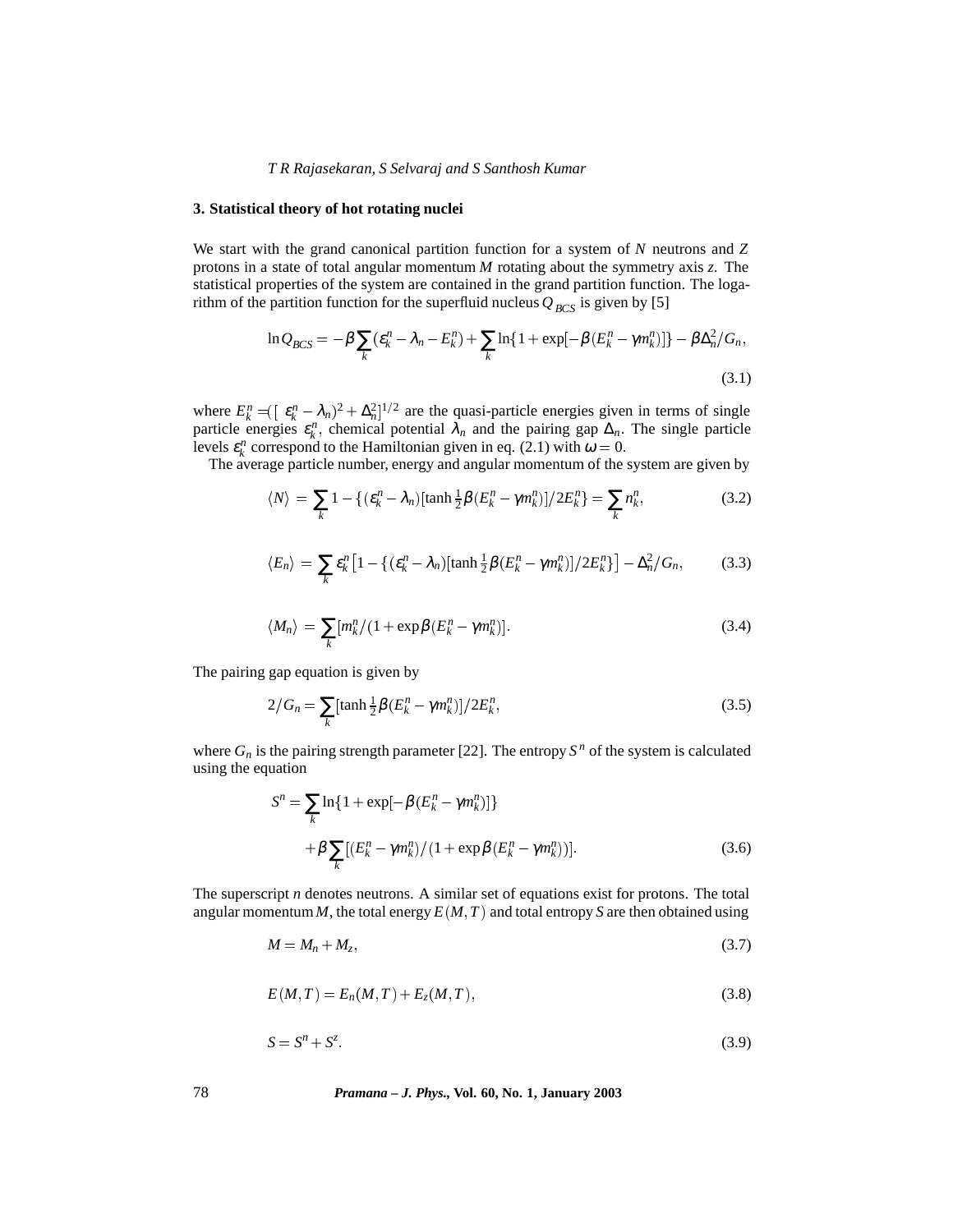As illustrated by Moretto [5], the laboratory-fixed *z*-axis can be made to coincide with the body-fixed  $z'$ -axis and it is possible to identify and substitute *M* for the total angular momentum *I*. In the quantum-mechanical limit, the *z* component *M* of the total angular momentum  $M = M_n + M_z \rightarrow I + 1/2$  where *I* is the total angular momentum of the system.

The excitation energy  $E^*(M, T)$  and free energy  $F(M, T)$  of the system are given by

$$
E^*(M,T) = E(M,T) - E_0,
$$
\n(3.10)

$$
F(M,T) = E(M,T) - TS.\tag{3.11}
$$

where  $E(M, T)$  is the total energy of the system for a given temperature T and  $E_0$  is the ground state energy of the system.

It is important to note that the single particle levels  $\varepsilon_k^n$  correspond to the Hamiltonian given in eq. (2.1) with  $\omega = 0$ . This is the major difference between the two methods. Equations (3.2), (3.4) and (3.5) fix  $\lambda_n$ ,  $\gamma$  and  $\Delta_n$  in the pairing formalism. It should be noted here that when triaxial deformations are introduced, only average values of  $m_z = \langle j_z \rangle$ contribute.

## **4. Cranked Nilsson oscillator model of hot rotating nuclei**

Here we use the eigenvalues  $\varepsilon_k(\omega)$  generated by cranked Nilsson Hamiltonian [7], given in eq. (2.1) with finite values of  $\omega$ . The corresponding partition function is

$$
\ln Q_{BCS}(\omega) = -\beta \sum_{k} (\varepsilon_k^n(\omega) - \lambda_k - E_k^n(\omega))
$$

$$
+ \sum_{k} \ln[1 + \exp(-\beta E_k^n(\omega))] - \beta \Delta_n^2 / G_n \tag{4.1}
$$

where  $E_k^n(\omega) = \left[ \varepsilon_k^n(\omega) - \lambda_n \right]^2 + \Delta_n^2]^{1/2}$  are the quasi-particle energies of the rotating system. The number, energy and angular momentum conservation equations for the superfluid state are

$$
\langle N \rangle = \sum_{k} 1 - \{ (\varepsilon_k^n - \lambda_n) [\tanh \frac{1}{2} \beta(E_k^n(\omega))] / 2E_k^n(\omega) \} = \sum_{k} n_k^n,
$$
 (4.2)

$$
\langle E_n \rangle = \sum_k \varepsilon_k^n \left[ 1 - \left\{ (\varepsilon_k^n - \lambda_n) [\tanh \frac{1}{2} \beta(E_k^n(\omega))] / 2E_k^n(\omega) \right\} \right] - \Delta_n^2 / G_n, \qquad (4.3)
$$

$$
\langle M_n \rangle = \sum_{k} [m_k^n / (1 + \exp \beta (E_k^n(\omega)))]. \tag{4.4}
$$

The pairing gap equation is given by

$$
2/G_n = \sum_{k} [\tanh \frac{1}{2} \beta(E_k^n(\omega)] / 2E_k^n(\omega). \tag{4.5}
$$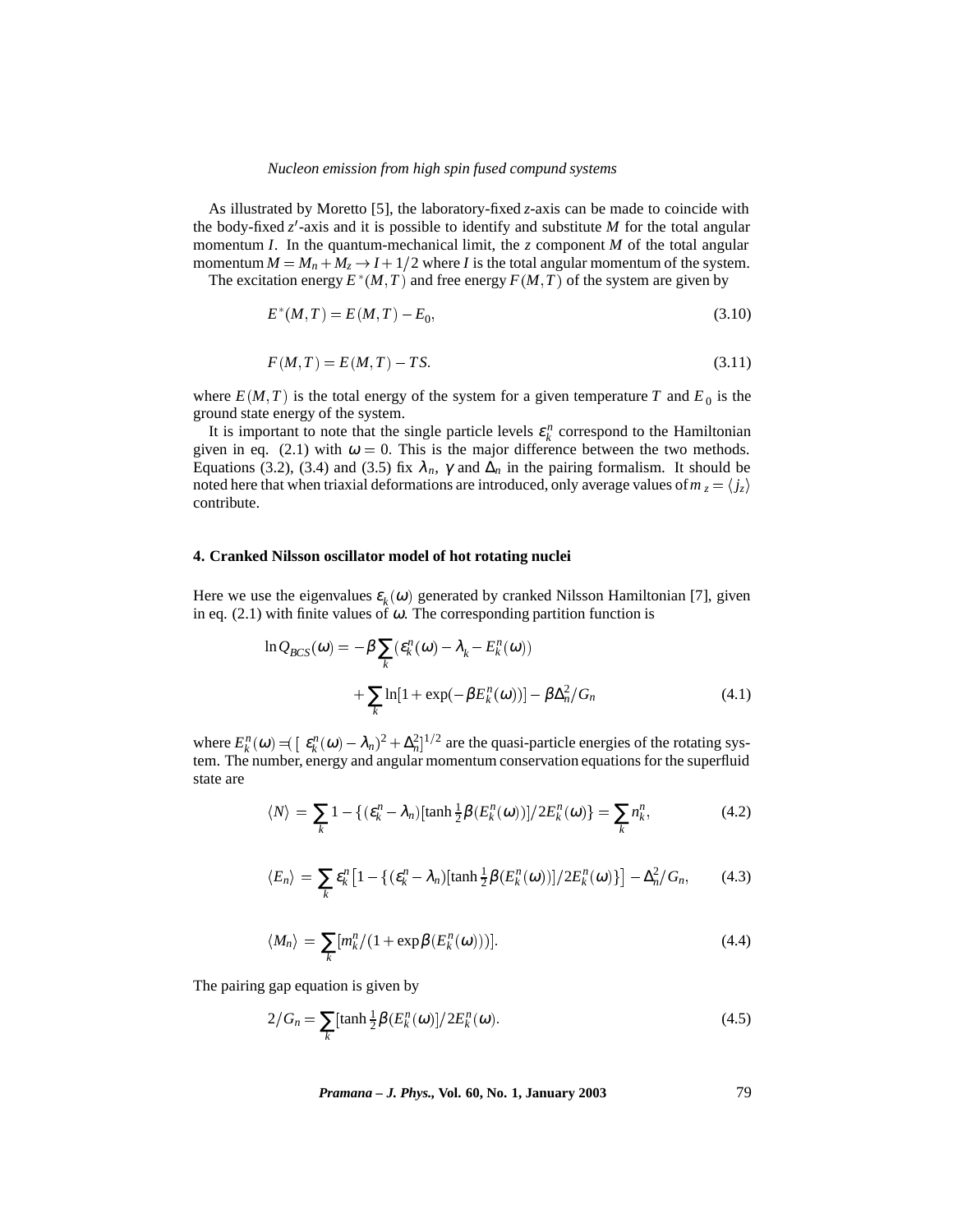Here  $m_k = \langle j_z \rangle$  are the average values of the operators  $j_z$ . The excitation energy of the system is given by

$$
E_n^* = \sum_{k=1}^{\infty} \varepsilon_k^n(\omega) n_k^n - \sum_{k=1}^N \varepsilon_k^n(0). \tag{4.6}
$$

The entropy  $S<sup>n</sup>$  of the system is calculated using the equation

$$
S^{n} = \sum_{k} \ln(1 + \exp[-\beta E_{k}^{n}(\omega)]) + \beta \sum_{k} E_{k}^{n}(\omega) / (1 + \exp[\beta E_{k}^{n}(\omega)]). \tag{4.7}
$$

The superscript *n* denotes neutrons. A similar set of equations exist for protons. The total angular momentum  $M$ , the total energy  $E(M, T)$  and total entropy  $S$  are then obtained using

$$
M = M_n + M_z, \tag{4.8}
$$

$$
E(M,T) = E_n(M,T) + E_z(M,T),
$$
\n(4.9)

$$
S = S^n + S^z. \tag{4.10}
$$

The excitation energy  $E^*(M,T)$  and free energy  $F(M,T)$  of the system are given by

$$
E^*(M, T) = E(M, T) - E_0,\tag{4.11}
$$

$$
F(M,T) = E(M,T) - TS,
$$
\n
$$
(4.12)
$$

where  $E(M, T)$  is the total energy of the system for a given temperature T and  $E_0$  is the ground state energy of the system.

# **5. Methods of evaluating various parameters**

### 5.1 *Nucleon separation energy*

As illustrated in ref. [1], we can extract the nucleon separation energy  $S_p$  and  $S_p$  using the free energy of the system. The general expression for neutron or proton separation energy would be

$$
S_{N(P)} = \partial \Omega_N / \partial N, \tag{5.1}
$$

where  $\Omega_N = -T \ln Q$  and *N* is the number of neutrons or protons. In the STHR, 'lnQ' is defined by eq. (3.1) and in CNM 'lnQ' is defined by eq. (4.1). Substituting for  $\Omega_N$  in the above equation we get

$$
S_N = -T \frac{\partial \ln Q}{\partial \alpha_N} \frac{\partial \alpha_N}{\partial N}.
$$
\n(5.2)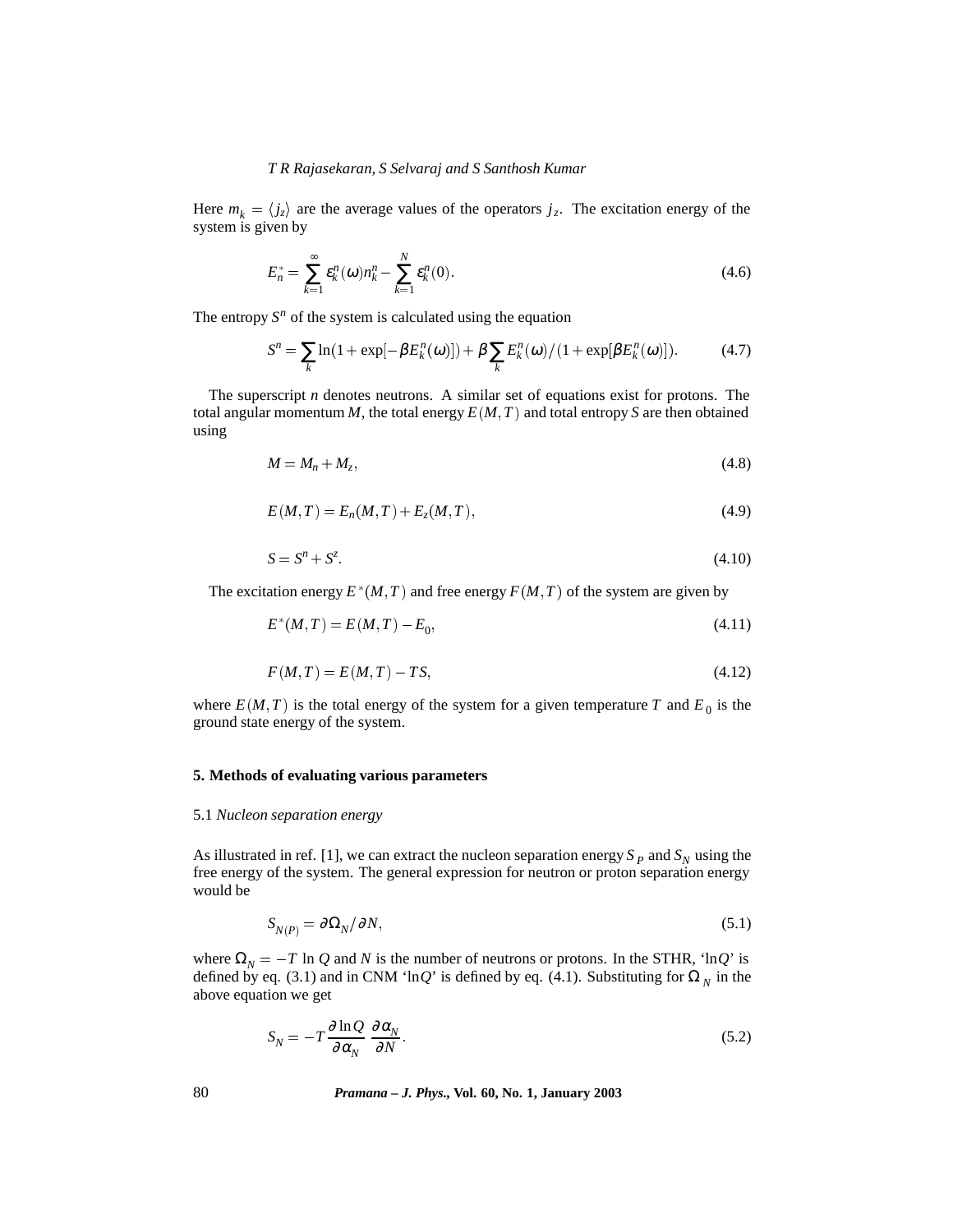By definition,

$$
\frac{\partial \ln Q}{\partial \alpha_N} = N.
$$

In the absence of pairing correlations,

$$
\frac{\partial \alpha_N}{\partial N} = \Big[ \sum_i [(1-n_i)n_i] \Big]^{-1},
$$

where  $n_i$  is the single particle occupation probability

$$
n_i = \{1 + \exp[\beta(\varepsilon_i + \gamma m_i - \mu)]\}^{-1}
$$

With pairing correlations the equation is written as

$$
\frac{\partial \alpha}{\partial N} = \sum_{i} \frac{1}{2\beta E_k^n} \left[ \left[ \tanh \frac{1}{2} \beta (E_k^n - \gamma m_k^n) \right] + \frac{(\varepsilon_k^n - \lambda_n)^2}{E_k^2} \right]
$$

$$
\times \left\{ \left[ \sec h^2 \frac{1}{2} \beta (E_k^n - \gamma m_k^n) \frac{\beta E_k^n}{2} \right] - \left[ \tanh \frac{1}{2} \beta (E_k^n - \gamma m_k^n) \right] \right\}.
$$
(5.3)

When  $T \geq 0.5$  MeV as is usually the case in most of the fused compound systems, i.e., when the pairing correlations are not significant, the expression for the neutron (proton) separation energy is

$$
S_{N(P)} = TN \left\{ \sum_{i} [(1 - n_i)n_i] \right\}^{-1}.
$$
\n(5.4)

Results of the calculations are presented in figures 1a and 1b for the nuclei <sup>156</sup>Er, <sup>166</sup>Er, <sup>168</sup>Yb and <sup>188</sup>Hg without pairing and figures 1c and 1d with pairing. The values of  $S_p$  and  $S_N$  obtained using the two methods are discussed in §6.

## 5.2 *The single particle level density parameter*

The single particle level density parameter  $a(M, T)$  as a function of angular momentum  $M$ and temperature  $T$  is extracted using the equation [13]

$$
a(M,T) = S^2(M,T)/4E^*(M,T).
$$
\n(5.5)

The results for the nuclei <sup>156</sup>Er, <sup>166</sup>Er, <sup>168</sup>Yb and <sup>188</sup>Hg are presented in figures 2a and 2b and are discussed in §6.

#### 5.3 *Collective rotational energy*

Using eqs  $(3.3)$ ,  $(3.4)$ ,  $(4.3)$  and  $(4.4)$  we have calculated [1] the rotational energy  $E_{\text{rot}}$  at spin *M* as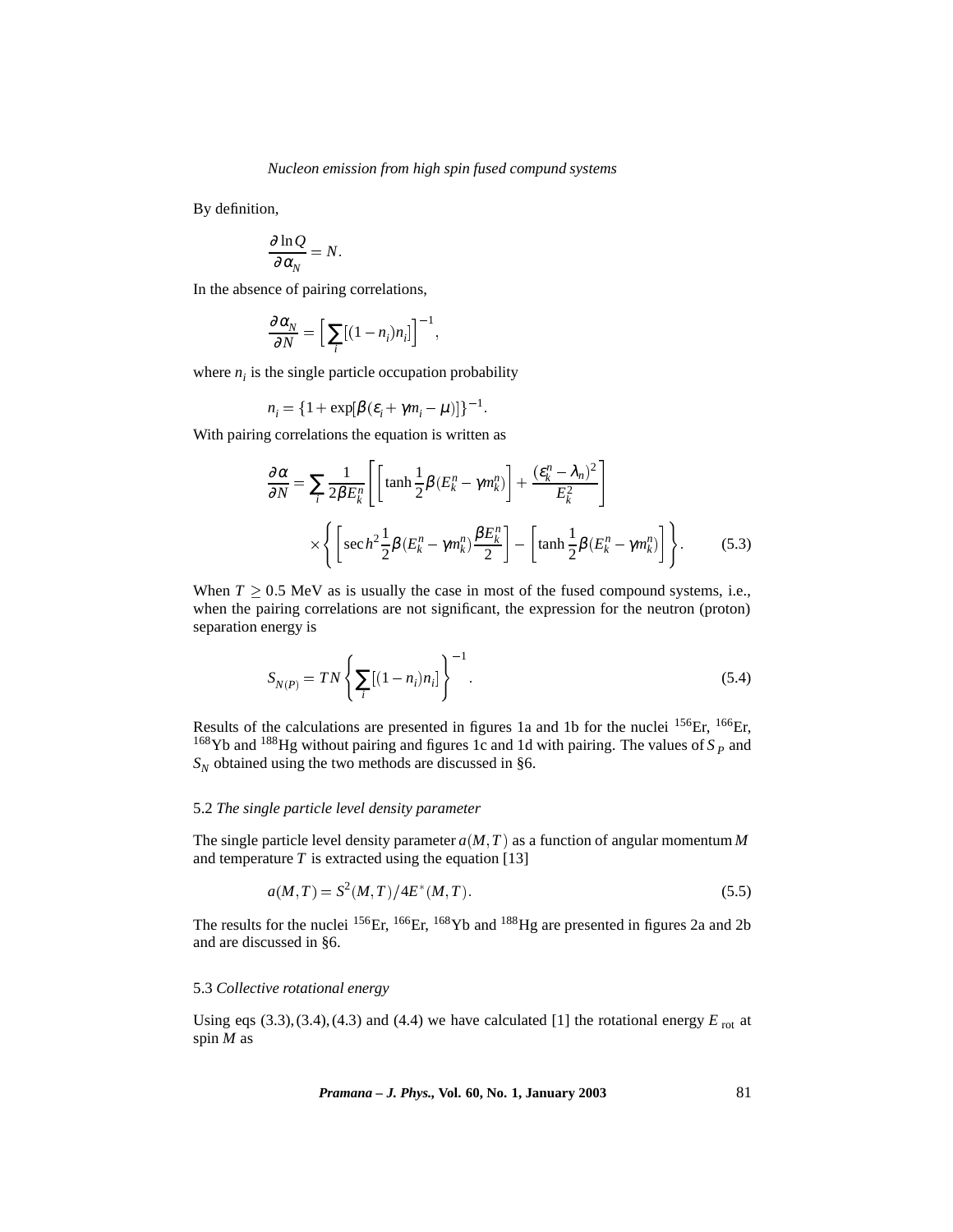



**Figure 1.** (a) The neutron separation energy  $S_N$  as a function of angular momentum *M* and *T*, without pairing correlations, for  $^{156}$ Er,  $^{166}$ Er,  $^{168}$ Yb and  $^{188}$ Hg. The numbers on the curve refer to the temperature *T* in MeV. (**b**) The proton separation energy  $S_p$  as a function of angular momentum *M* and temperature *T*, without pairing correlations for <sup>156</sup>Er, <sup>166</sup>Er, <sup>168</sup>Yb and <sup>188</sup>Hg. The numbers on the curve refer to the temperature *T* in MeV. (c) The neutron separation energy  $S_N$  with (dashed curve) and without (solid curve) pairing correlations for <sup>156</sup>Er, <sup>166</sup>Er, <sup>168</sup>Yb and <sup>188</sup>Hg with  $T = 0.3$ MeV. (**d**) The proton separation energy  $S_p$  with (dashed curve) and without (solid curve) pairing correlations for <sup>156</sup>Er, <sup>166</sup>Er, <sup>168</sup>Yb and <sup>188</sup>Hg with  $T = 0.3$  MeV.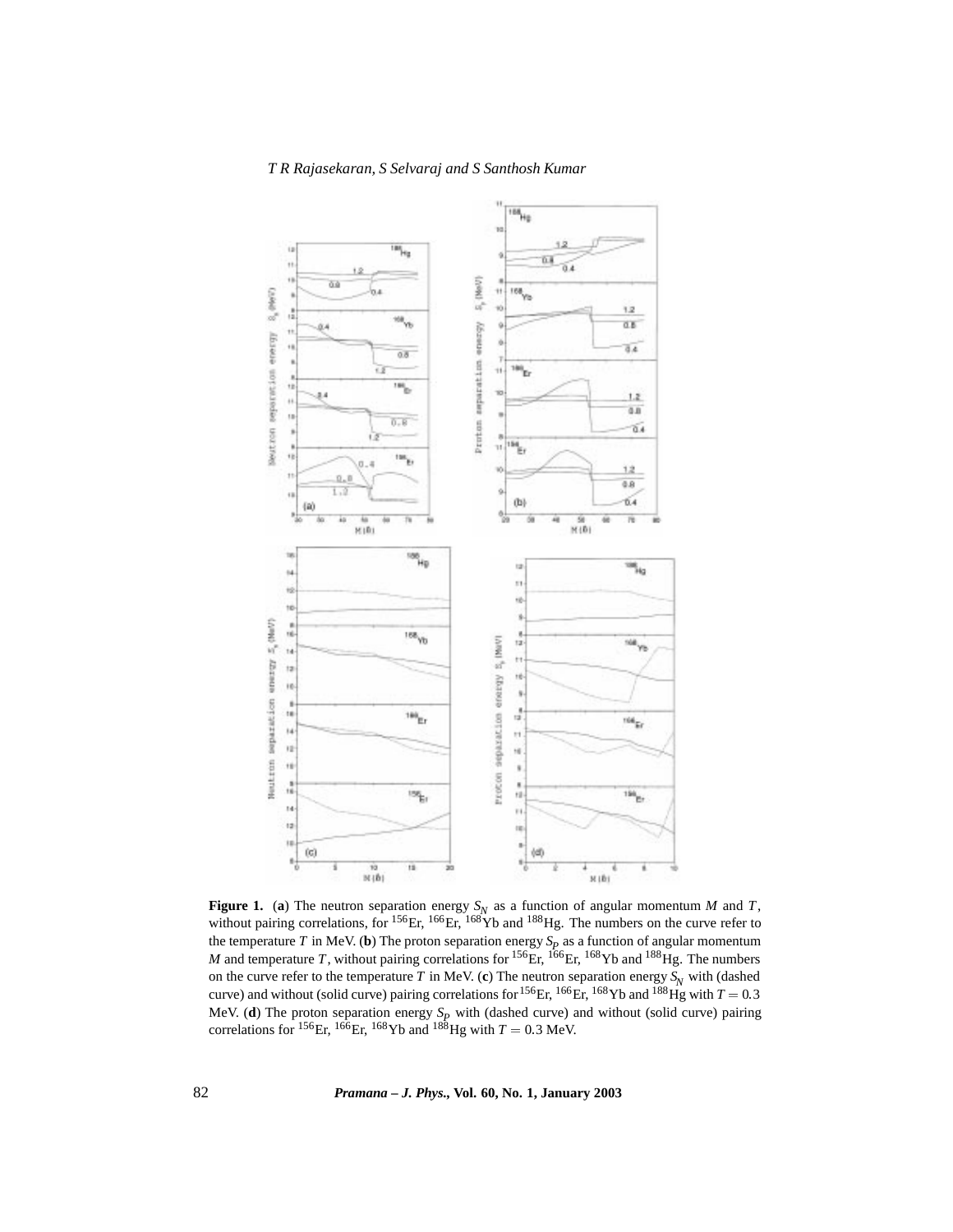

**Figure 2.** (**a**) The single particle level density parameter *a* as a function of *T* for various  $M$  for <sup>156</sup>Er, <sup>166</sup>Er, <sup>168</sup>Yb and <sup>188</sup>Hg. The numbers on the curve refer to the angular momentum *M* in units of  $\hbar$ . (**b**) The single particle level density parameter *a* as a function of *M* for various *T* for <sup>156</sup>Er, <sup>166</sup>Er, <sup>168</sup>Yb and <sup>188</sup>Hg. The numbers on the curve refer to the temperature in MeV.

$$
E_{\rm rot} = E(M, T) - E(0, T). \tag{5.6}
$$

The collective rotational energy has been used to calculate the nucleon emission probability. The result of the two methods is presented in figures 3a and 3b and is discussed in §6.

# 5.4 *Moment of inertia*

The moment of inertia is obtained using the expressions [8,23]

$$
\theta_1 = \hbar^2 I (\partial E_{\text{rot}} / \partial I)^{-1},\tag{5.7}
$$

$$
\theta_2 = \hbar^2 (\partial^2 E_{\text{rot}} / \partial I^2)^{-1}.
$$
\n(5.8)

The first expression is a global one whereas the second is a local definition of the moment of inertia. Note that when  $E_{\text{rot}} \propto I^2$  both the expressions yield the same result. These values of the moment of inertia are used in extracting neutron emission probability. The results are presented in figures 4a–4d.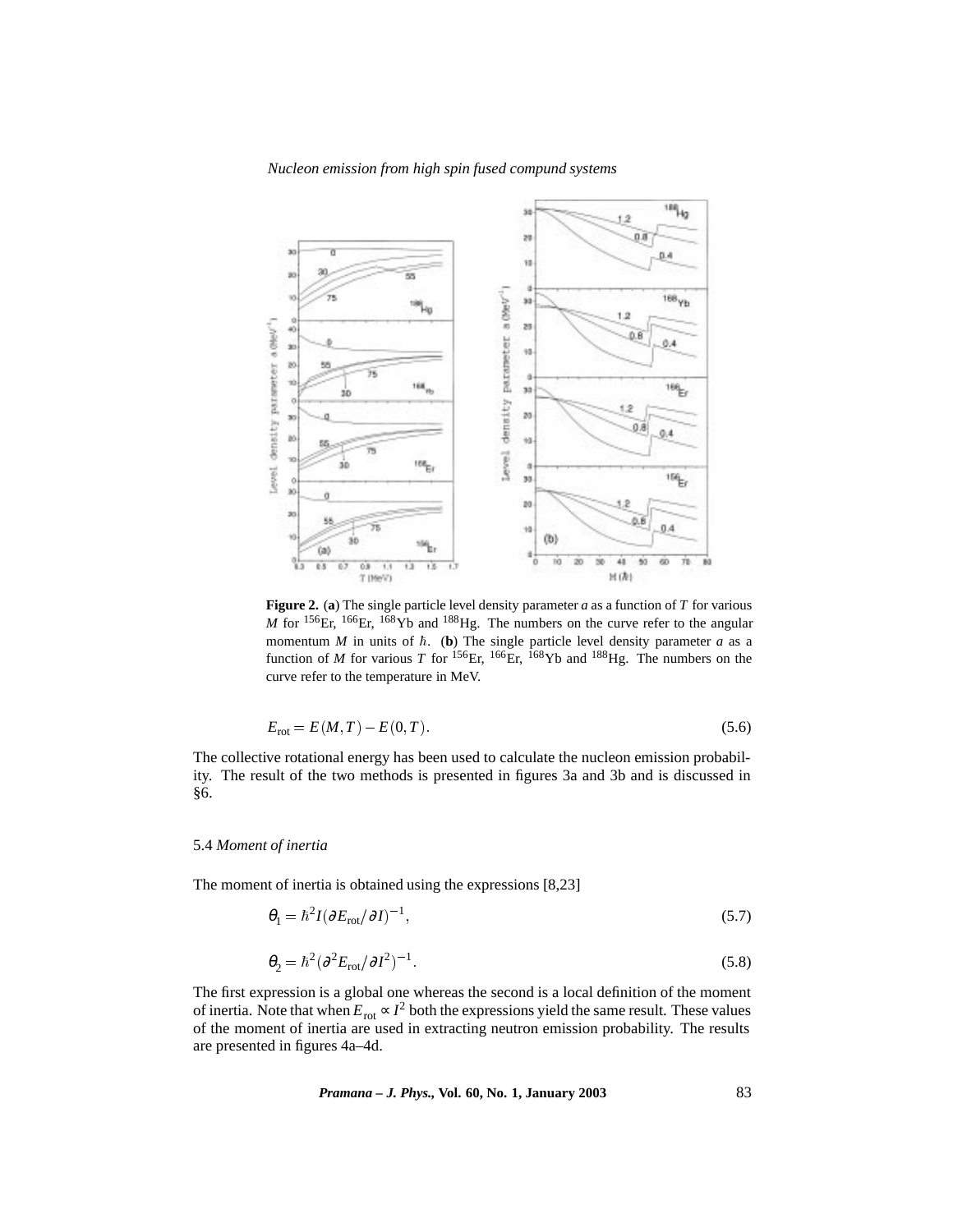

**Figure 3.** (**a**) The rotational energy as a function of angular momentum *M* and temperature *T* for 155Er. The numbers on the curve refer to the temperature in MeV. The insert graph is for  $T = 0.8 \text{ MeV}$  and the dotted line indicates the band crossing. (**b**) As in figure 3a for 165Er. (**c**) As in figure 3a for 167Yb. (**d**) As in figure 3a for 187Hg.

# 5.5 *Nucleon emission probability*

The number of neutrons emitted within an energy interval  $E_n$  and  $(E_n + dE_n)$  is evaluated using [24]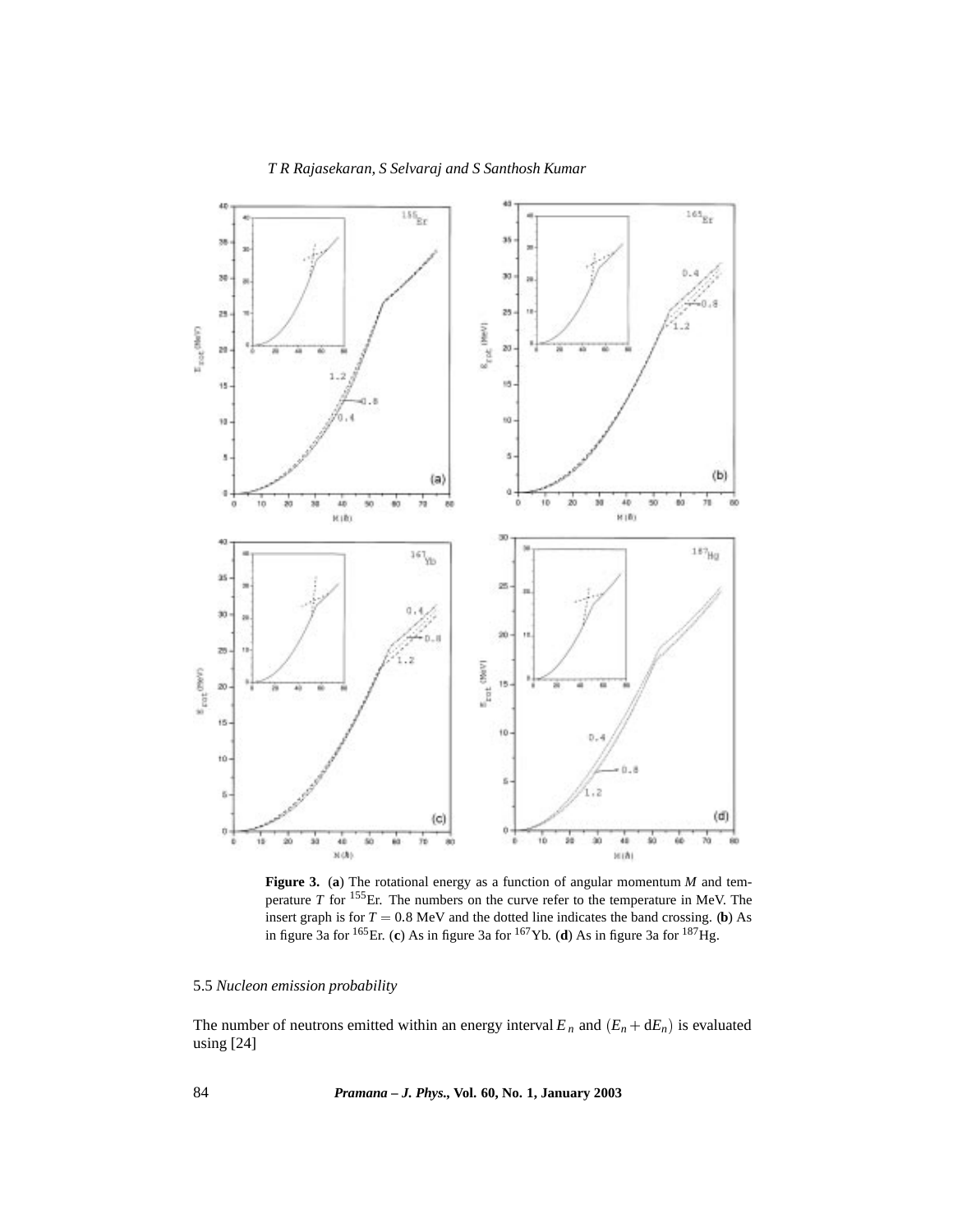

**Figure 4.** (**a**) Moment of inertia as a function of *M* for 155Er. Solid line represents the moment of inertia calculated using eq. (5.9) and dotted line represents the moment of inertia of the rigid spherical nucleus. (**b**) As in figure 4a for 165Er. (**c**) As in figure 4a for  $^{167}$ Yb. (**d**) As in figure 4a for  $^{187}$ Hg.

$$
\phi(E_n) = dN(E_n)/dE_n = CE_n \rho(U), \qquad (5.9)
$$

where  $U = E^* - E_{\text{rot}} - S_N - E_n$  and  $E_n$  is the outgoing neutron energy, and the level density  $\rho(U)$  at an excitation *U* is obtained using the formula [25]

$$
\rho(U) = \left[ \frac{\hbar^2}{2\theta} \right]^{3/2} (2I+1) \sqrt{a} \exp\left(\frac{2\sqrt{aU}}{2}\right) / \left[12(U+T)^2\right]. \tag{5.10}
$$

In the above equation,  $\theta$  is the moment of inertia and *a* is the single particle level density parameter. The neutron emission spectra are plotted in figures 5a–5d for various angular momentum.

#### 5.6 *The relationship between* γ *and* <sup>ω</sup>

In the STHR method, eq. (3.4) is used to generate different angular momentum states for a given temperature and particle number. Calculations have been performed for <sup>186</sup>Hg for temperature 0.3 and 1.0 MeV. The values of the Langrangian multiplier  $\gamma$  is plotted vs. temperature and angular momentum. In the CNM method, eq. (4.4) is used to generate the different angular momentum states for the same nucleus <sup>186</sup>Hg and for the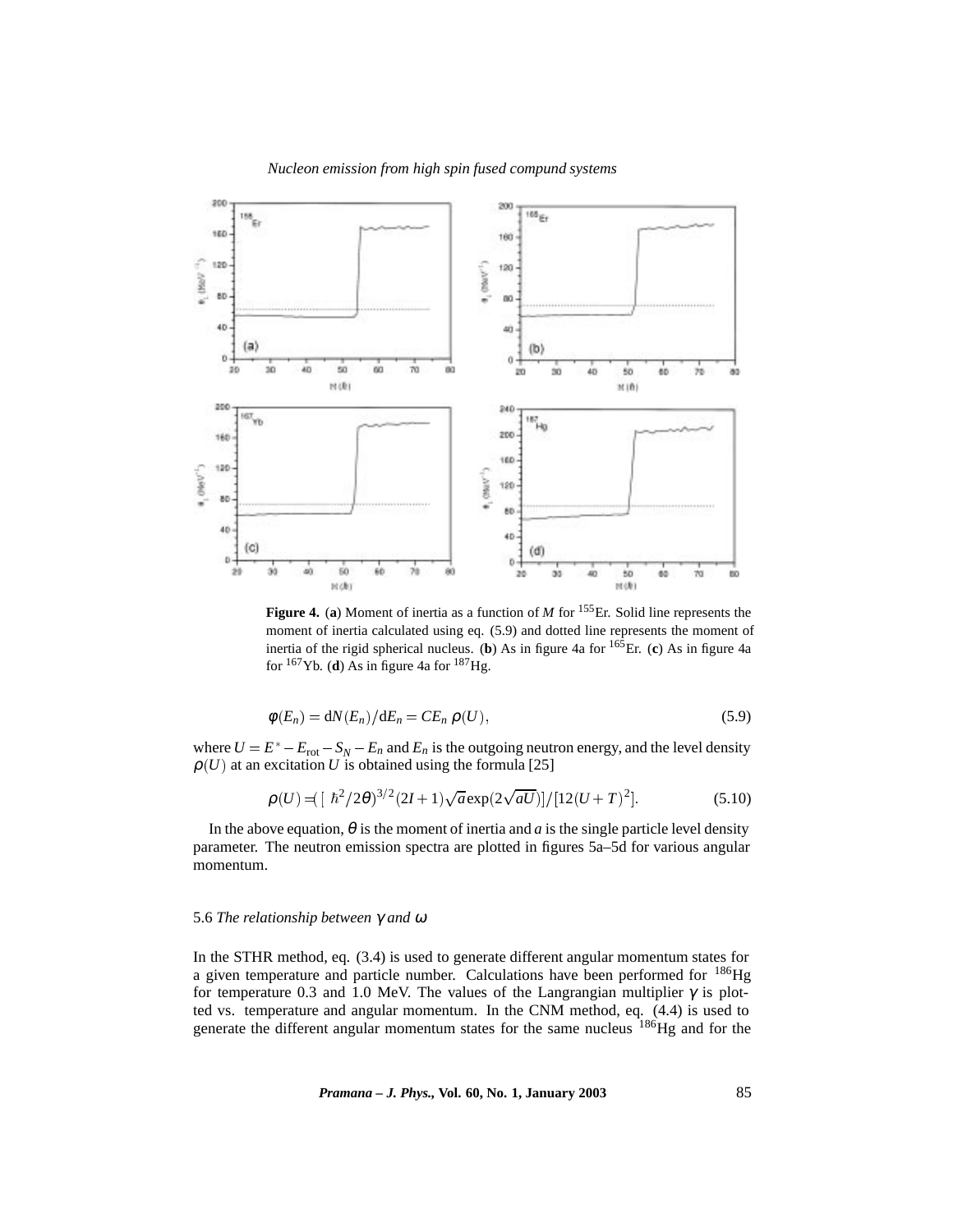

**Figure 5.** (**a**) Neutron emission spectrum for various spins for 156Er. (**b**) As in figure 5a for 166Er. (**c**) As in figure 5a for 168Yb. (**d**) As in figure 5a for 188Hg.

same temperature. The values of the rotational frequency  $\omega$  are plotted vs. temperature and angular momentum. From figure 6a, it is obvious that  $\gamma = \omega$  for biaxial deformation and  $\gamma \neq \omega$  for triaxial deformations. Also for triaxially deformed nuclei the various parameters evaluated in the previous sections using the two methods yield different results. The result is shown in figures 6–12.

### **6. Results and discussions**

Classically one expects the neutron separation energy to decrease with increasing angular momentum of the system. This may be true for systems with uniform distribution of matter rotating at constant speed. However, when the system is made of constituent elementary sub-systems with individual spins and momenta, the separation energy depends on the structural fluctuations associated with rotation of the microscopic system.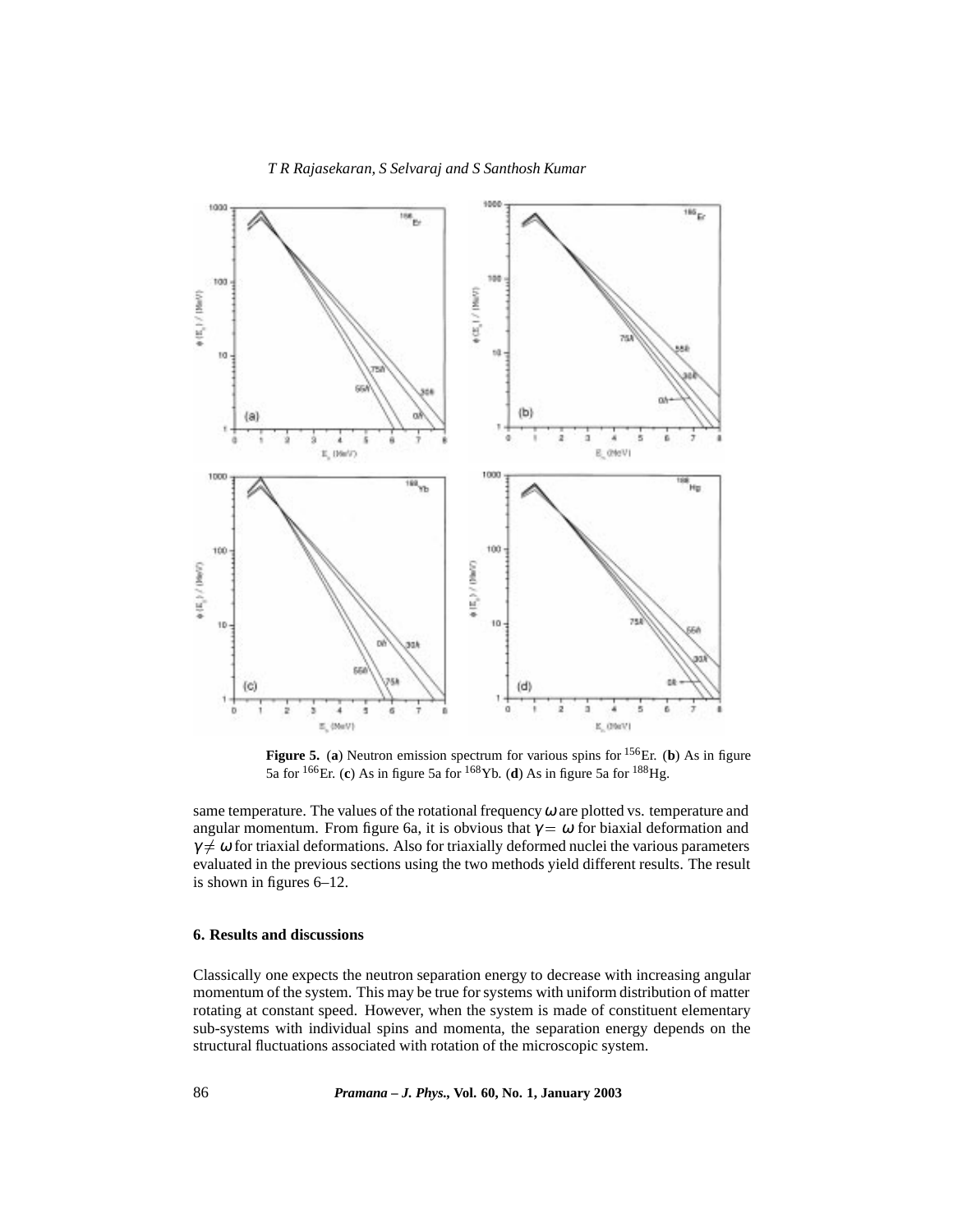

**Figure 6.** (**a**) Collective rotational frequency for 186Hg as a function of temperature *T* and deformation for  $M = 30\hbar$  using the STHR and CNM calculations. The deformation parameters  $a_2$  and  $a_0$  are shown in the figure, the first coordinate being  $a_2$  and the second one being  $a_0$ . (**b**) Collective rotational frequency for <sup>186</sup>Hg as a function of angular momentum *M* and deformation for  $T = 1.0$  MeV using the STHR and CNM calculations. The deformation parameters  $a_2$  and  $a_0$  are shown in the figure.



**Figure 7.** (a) Collective rotational frequency vs. *M* for  $T = 0.3$  MeV, for prolate deformation. The insert graph is for  $T = 1.0$  MeV. The axes of the inset graph are the same as the main graph. (**b**) As in figure 7a for oblate deformation.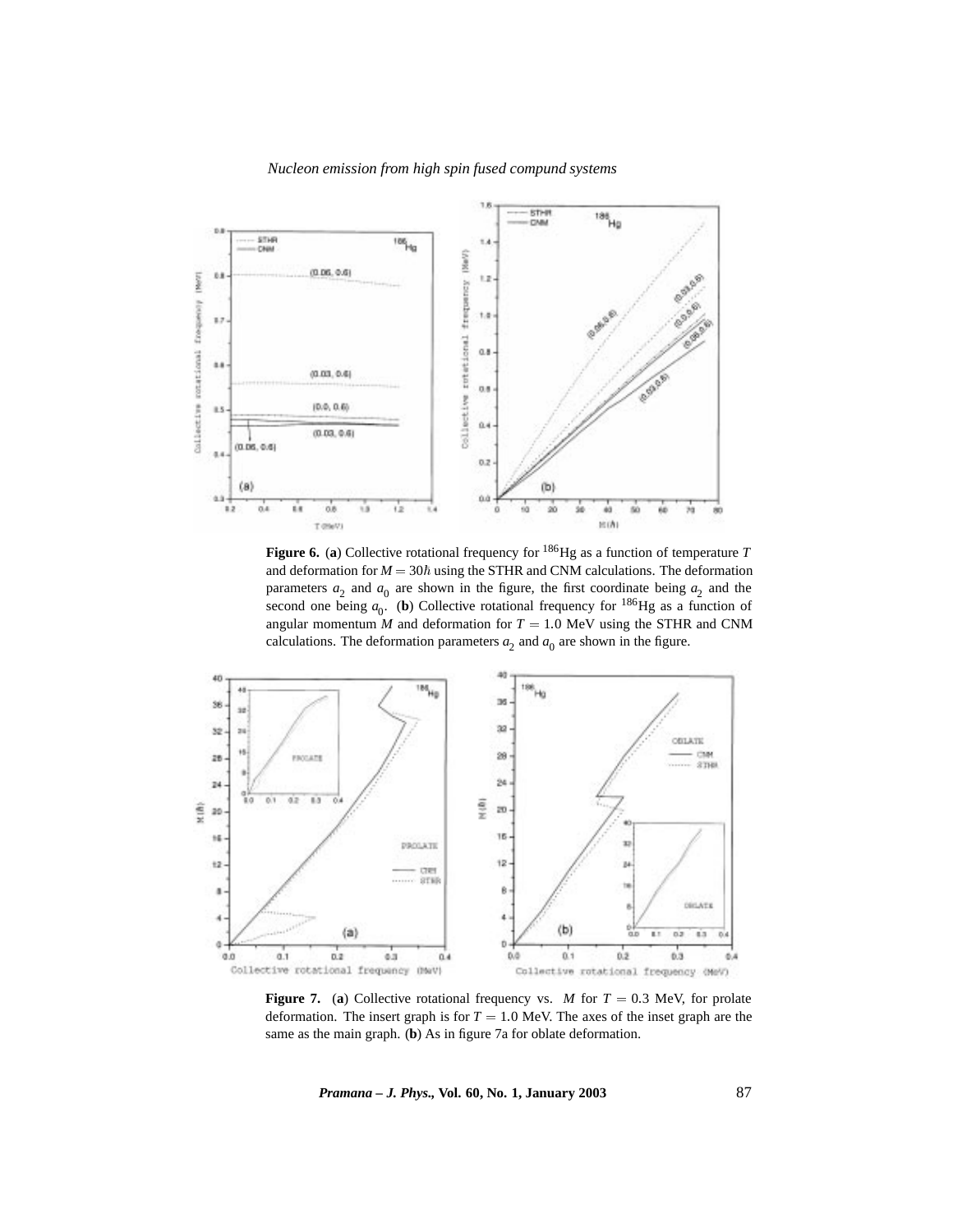

**Figure 8.** (a) Collective rotational frequency vs. collective rotational energy  $E_{\text{rot}}$ , for  $T = 0.3$  MeV, for prolate deformation. The insert graph is for  $T = 1.0$  MeV. The axes of the insert graph are the same as the main graph. (**b**) As in figure 8a for oblate deformation.



**Figure 9.** (**a**) The single particle level density parameter *a* as a function of angular momentum  $M$  for  $T = 1.0$  MeV using STHR and CNM calculations, for prolate deformation. (**b**) As in figure 9a for oblate deformation.

Since the statistical theory employed in the present study takes into account the behavior of nucleons and their reactions to the collective rotation induced by the transfer of relative angular momentum and kinetic energy into intrinsic excitation of the system with several modes of de-excitation, it should be the appropriate formalism for application to the study of particle number and angular momentum fluctuations in hot rotating nuclei.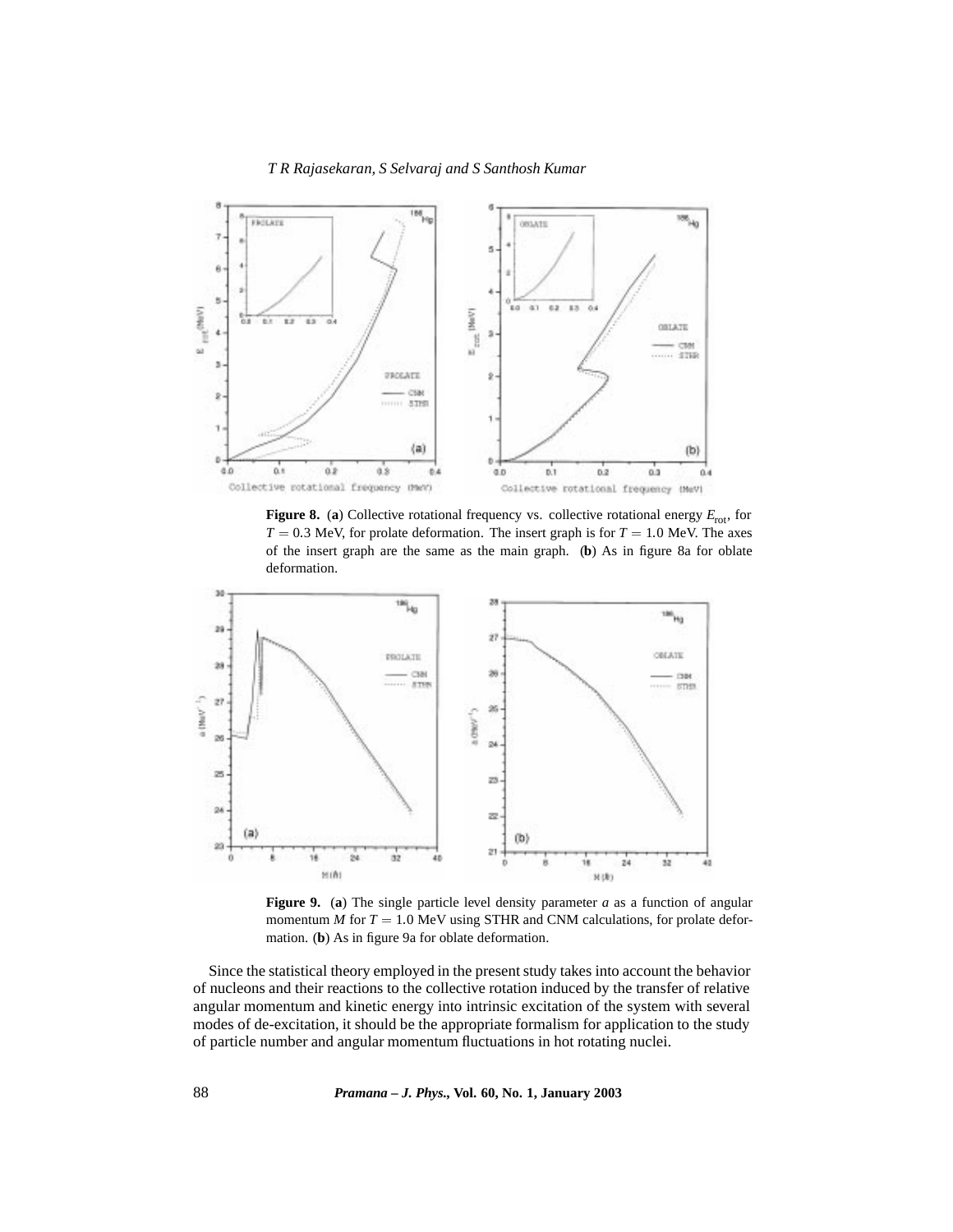

**Figure 10.** (a) Neutron separation energy  $S_N$  vs. angular momentum *M* for  $T = 1.0$ Mev using STHR and CNM calculations, for prolate deformation. (**b**) As in figure 10a for oblate deformation.



**Figure 11.** (a) Proton separation energy  $S_p$  vs. angular momentum *M* for *T* = 1.0 MeV, for prolate deformation. (**b**) As in figure 11a for oblate deformation.

The neutron separation energy  $S_N$  is shown as a function of spin up to 75 $\hbar$  in figure 1a for <sup>156</sup>Er, <sup>166</sup>Er, <sup>168</sup>Yb and <sup>188</sup>Hg without pairing correlations. There is a general tendency for these heavier high spin systems to experience an abrupt change in the neutron separation energy beyond 50 $\hbar$ . This abrupt fall in  $S_N$  by about 0.5 to 1.5 MeV should result in an increase in neutron emission for high spins provided the system has enough excitation energy. For the cases considered above, the excitation energy  $E^*$  around temperature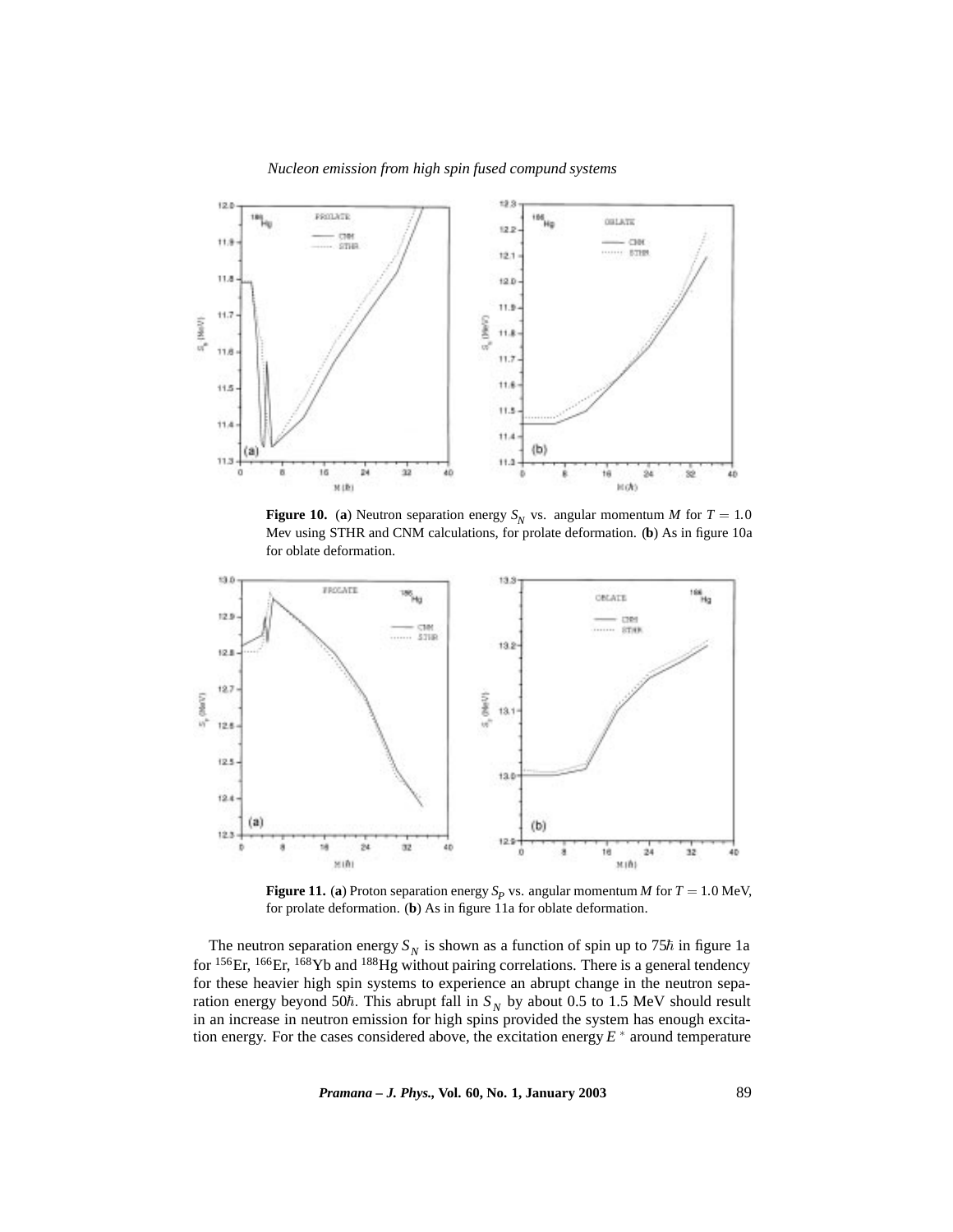

**Figure 12.** (**a**) Neutron gap parameter ∆*n* as a function of collective rotational frequency for  $T = 0.3$  MeV, for <sup>186</sup>Hg. The numbers 1 and 2 on the curve correspond to the  $\Delta$ <sup>*n*</sup> obtained by the STHR and CNM calculations respectively. The corresponding spins generated by the two methods are shown in curves 3 and 4. (**b**) As in figure 12a for proton gap parameter ∆*p* :

1.2 MeV is roughly 35 to 45 MeV. The minimum value of  $S_N$  occurs at  $I = 55\hbar$  for almost all nuclei, corresponding to shape transition from prolate to oblate [26,27]. This seems to be a feature of  $N = 88$  systems, since similar structural changes has been reported by Cranmer-Gorden *et al* [28] for <sup>154</sup>Dy which is also an  $N = 88$  system. Since  $N = 88$  isotones lie between  $N = 86$  isotones (which have a spherical ground state with rotational states built by nucleon alignments near Fermi energy), and  $N = 90$  isotones (which have a prolate ground state configuration with high spins developed by collective rotation and nucleon alignments), they are subjected to shape changes as the spin of the system increases beyond  $30<sup>\hbar</sup>$ .

In figure 1b, the proton separation energy  $S_p$  as a function of various spin and temperature is shown. Its behavior is slightly different from the one for neutron separation energy at high spins. Although  $S_p$  is drastically lowered by about 0.5 to 1.0 MeV, proton emission [29] is inhibited by the Coulomb barrier. Since the nuclei are deformed, the barrier height is not uniform along the nuclear surface. Emission of protons in regions of lower Coulomb barrier height is still possible at high spins.

In figure 1c, the variation of  $S_N$  (dashed line) with spin *M* is shown for  $T = 0.3$  MeV, when the pairing correlations are important;  $S_N$  fluctuates with spin because of shape fluctuations. For  $I > 20\hbar$ , the pairing gap  $\Delta_n \to 0$ , is indicating superfluid to normal state transition since collective rotation tends to break the pairs as spin increases. In figure 1d, the proton separation energy as a function of *M* is shown for  $T = 0.3$  MeV. The trends are the same as that of *S<sub>N</sub>*. At *T* > 0.5 MeV and *I* > 10 $\hbar$ , the pairing gap  $\Delta_p \rightarrow 0$  when the nuclear transitions from superfluid to normal state occur, these fluctuations disappear.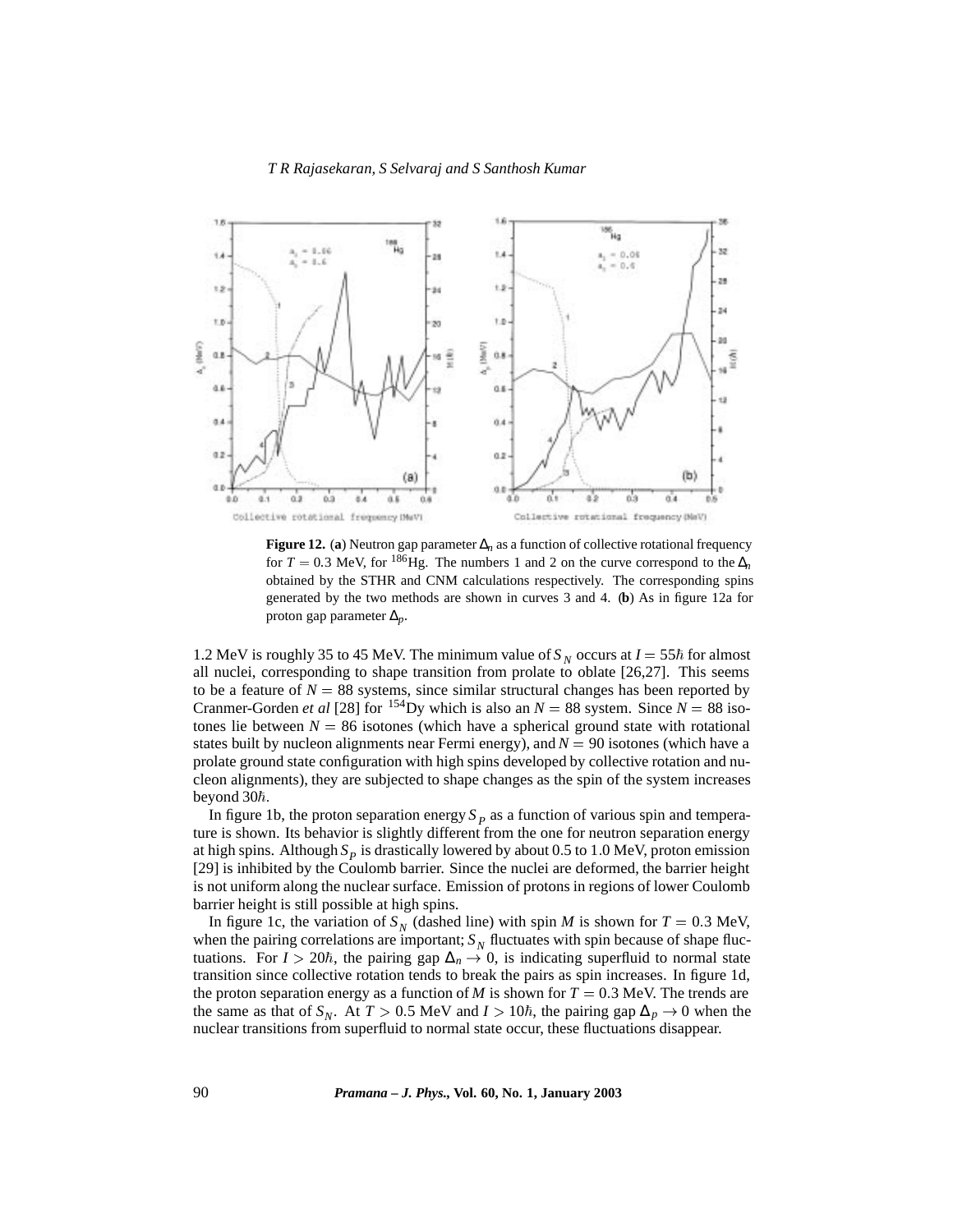In figures 2a and 2b the corresponding values of the level density parameter are shown as a function of temperature and spin. The single particle level density parameter *a* for all *M* values shows a linear behavior for temperature greater than 1.0 MeV. This aspect has been already reported by us in an earlier work on level density parameter [13]. The curve shows a minimum around  $I = 55\hbar$  for all the nuclei considered in this text. From shell correction point of view, a lower value of *a* indicates relatively greater stability of the system. The shape transitions around these angular momentum states are due to the minimization of the energy of the system with respect to shape parameters  $a_0$  and  $a_2$ . The rotational energy is lowered by these shape transitions and the angular momentum states beyond these transition points correspond to the different shapes brought about by the minimization of energy. It is also referred to as band crossing as indicated in the insert figures 3a–3d by dotted lines which are extrapolation of the different bands. For 155Er, <sup>165</sup>Er, <sup>167</sup>Yb and <sup>187</sup>Hg, a single band crossing around  $I = 55\hbar$  is observed. The total excitation energy  $E^*$  of the system corresponding to the temperature 0.8 MeV is 30 MeV. The rotational energy  $E_{\text{rot}}$  of the residual nucleus is used in the calculation of neutron emission probability.

At the band crossing due to shape changes, the moment of inertia changes sharply and these are shown in figures 4a–4d. The dotted line corresponds to the rigid body moment of inertia of the spherical nucleus. In figures 4a–4d only  $\theta_1$  values defined by eq. (5.7) are shown and the line connecting the moments of inertia curve around band crossing indicates that  $\theta_2$ , defined by eq. (5.8), is the more appropriate definition of the moment of inertia.

The values of the parameter depicted in figures 1–4 are very important in the determination of neutron emission probability at high spins. This is obvious from eq. (5.9). In our earlier work  $[1]$  we reported the results for  $^{156}$ Er. The obtained neutron emission probability agreed very well with experimental results of Henss *et al* [2]. There we were also able to explain that it would be very conducive for the study of neutron emission spectra around  $I \approx 50\hbar$  and experimental data were indeed for  $I \approx 52\hbar$ .

In figures 5a–5d neutron emission spectra for various angular momenta are shown for the nuclei  ${}^{156}$ Er,  ${}^{166}$ Er,  ${}^{168}$ Yb [4] and  ${}^{188}$ Hg. The curves are all normalized to 2000. As the spin of the system increases, there is a general tendency for the peak at  $E_n = 1.0$  MeV to rise, resulting in the lowering of probabilities at higher  $E_n$  values but for spins 35 to  $45<sup>h</sup>$  the emission probability for larger  $E<sub>n</sub>$  values are slightly higher when compared to the emission probability for the spin-less system. At higher  $E_n$  values for spin 75 $\hbar$  the emission probability is lower than that of  $0\hbar$ . This may be due to the increase in the rotational energy of the systems at higher spins and a greater part of the excitation energy is associated with the collective rotation degree of freedom.

Since two methods are available for the study of high spin hot systems as stated in the introduction, we show in figures 6a–12b the values of the different parameters calculated by the two methods for the nucleus 186Hg. In figures 6a and 6b the values of the Lagrangian multiplier  $\gamma$  and collective rotation  $\omega$  as a function of temperature and spin are shown. In figure 6b the values of the Lagrangian multiplier  $\gamma$  and collective rotation  $\omega$  as a function of temperature and spin are shown. In figure 6a for  $M = 30\hbar$ ,  $\gamma$  and  $\omega$  are plotted as a function of *T* for various deformation parameters. When the deformation parameter  $a_2 = 0$ , i.e., for biaxial deformation,  $\gamma = \omega$  for all values of *M* and *T*. However, for  $a_2 \neq 0$ ,  $\gamma \neq \omega$ , since triaxial deformations mixes states of different spin projections  $+m<sub>z</sub>$ . In figure 6b for  $T = 1.0$  MeV,  $\gamma$  and  $\omega$  are plotted vs. *M*.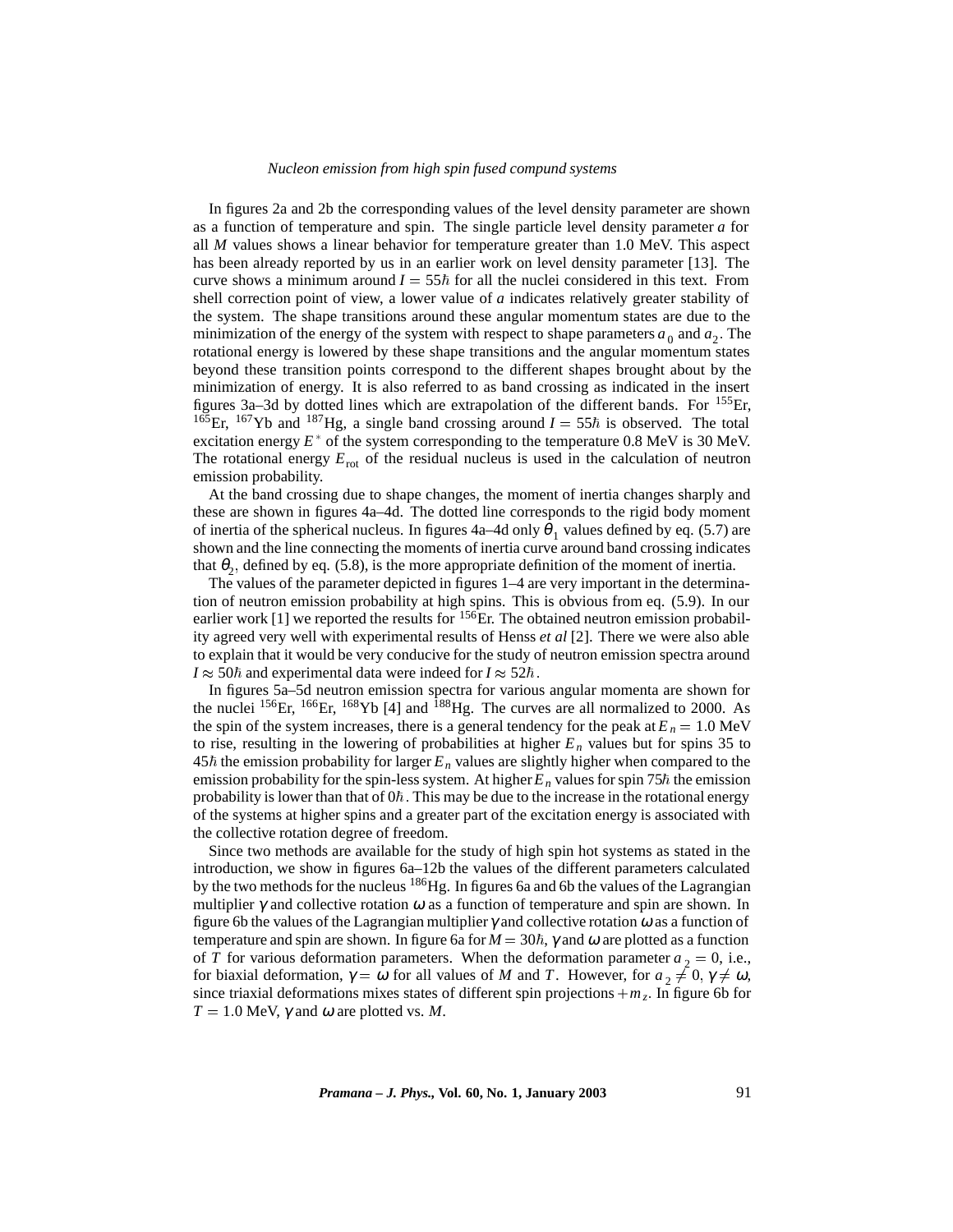It is obvious from figure 6a that  $\gamma$  is very sensitive to the deformation parameter  $a_2$ . For a change of  $a_2$  from 0.0 to 0.03,  $\gamma$  changes from 0.35 to 0.4 MeV whereas the corresponding changes in  $\omega$  values are smaller.

In figures 7a and 7b, for <sup>186</sup>Hg, the collective rotational frequency  $\omega$  and  $\gamma$  are plotted vs. *M* for temperature 0.3 MeV and 1.0 MeV. For prolate deformation the CNM calculation shows a shape transition beyond  $\omega = 0.3$  MeV whereas the STHR calculation shows shape transition around  $\gamma = 0.15$  MeV in addition to the one at 0.3 MeV. At  $T = 1.0$  MeV, in the STHR, this shape transition at small frequencies still exists but the ones at higher frequencies vanish in both the methods. In the case of oblate deformation both the methods yield almost the same results at high temperatures.

In figures 8a and 8b, the corresponding rotational energies are shown as a function of collective rotational frequency. In view of figures 7a and 7b the results shown in figures 8a and 8b are self explanatory. The fluctuation at  $\omega = 0.15 \text{ MeV}$  corresponding to an angular momentum of  $5\hbar$  in the case of prolate deformations, is similar to the one observed in experiments as back bending phenomena [15].

The fluctuation at  $5\hbar$  observed in figures 8a and 8b is also exhibited in figures 9a and 9b which shows the single particle level density parameter *a* as a function of *M* for  $T = 1.0$ MeV. In figures 10a, 10b, 11a and 11b the neutron and proton separation energies obtained from the two methods are shown.

In figures 12a and 12b the variation of the gap parameter  $\Delta_n$  and  $\Delta_p$  for  $T = 0.3$  MeV, obtained by solving eqs  $(3.2)$ ,  $(3.3)$  and  $(3.5)$  in the STHR and the set of eqs  $(4.2)$ ,  $(4.3)$ and (4.5) in the CNM, for  $^{186}$ Hg are displayed. In figure 12a, curves 1 and 2 represent the ∆*<sup>n</sup>* values obtained in the STHR and CNM calculations respectively, for deformation parameter values  $a_0 = 0.6$  and  $a_2 = 0.06$ . The values of  $\gamma$  and  $\omega$  are shown along *x*-axis. Clearly the structure exhibited in the CNM calculation is absent in the STHR calculation. The former is a more microscopic calculation due to the inclusion of the coupling between the collective rotation and the single particle spins in the Hamiltonian itself. Since triaxial deformations couple states of different  $m<sub>z</sub>$ , the rotational part of the Hamiltonian is affected. The nuclear structural effect on  $\Delta_n$  and  $\Delta_p$  are more pronounced in the CNM calculation. The spins generated are also presented in the same figures (curves 3 and 4) for direct comparison.

## **7. Conclusion**

In conclusion we state that neutron and proton separation energies are very sensitive to the structural transitions in high spin hot nuclear systems. Its role in the determination of single neutron emission in high spin nuclei is very well brought out in the present analysis. However, the effect of surface diffuseness on neutron separation energy has not been studied in the present work. Finally by extending the microscopic cranked Nilsson model to hot nuclei we were able to show that certain features of the structural transitions in  $^{186}$ Hg is explained very well by the CNM calculation rather than by the STHR.

# **Acknowledgements**

This work is dedicated to the memory of (late) Dr M R Rajasekeran, Department of Nuclear Physics, University of Madras, Chennai. Useful discussion with Prof V Devanathan is gratefully acknowledged. SS would like to thank University Grants commission, India,